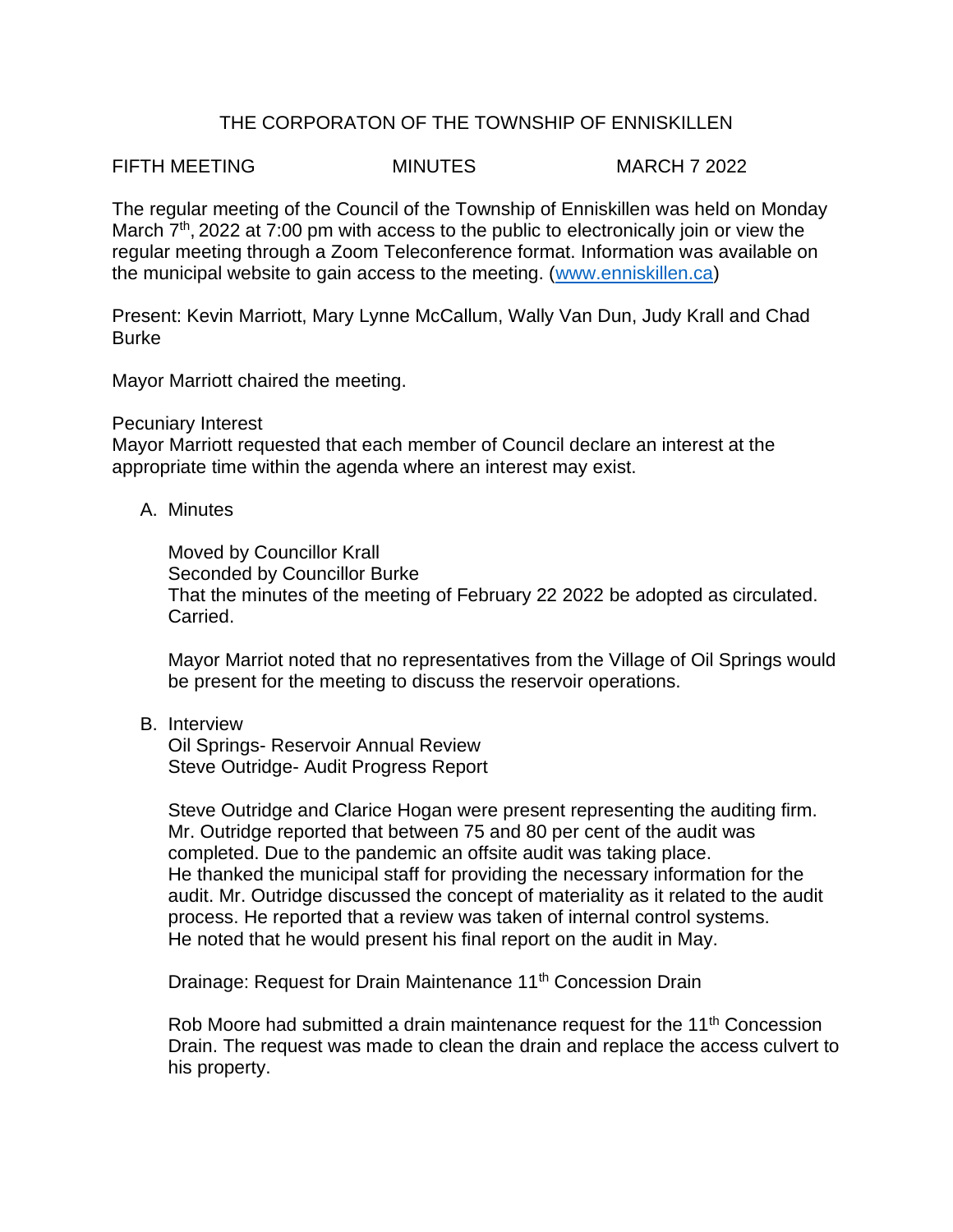Moved by Councillor Van Dun

Seconded by Councillor Burke

That Councillor Krall be appointed as Council representative for a site meeting on the 11<sup>th</sup> Concession Drain. Carried.

- C. Correspondence for information
	- 1. Lambton Public Health COVID 19 Case Reporting
	- 2. Ontario 2022 Red Tape Reduction Package
	- 3. Ontario Eliminating License Plate Renewal Fees and Stickers
	- 4. County of Lambton 2022 Draft Budget
	- 5. Lambton Farm Safety minutes and agenda
	- 6. Sarnia Open House/Public Meeting Official Plan amendment
	- 7. Petrolia consent application B01/22
	- 8. Lambton Public Health Rescinding local letter of instruction requiring proof of vaccination for sport and recreational fitness activities
	- 9. Township of Alnwick-Year of The Garden 2022
	- 10.Working for Workers Act
	- 11.County of Lambton virtual talk exploring Irish Immigration
	- 12.County of Lambton passage of 2022 budget
	- 13.Multi-Wind Turbine Working Group Ontario's Energy Plan

Moved by Councillor Krall Seconded by Councillor McCallum That correspondence items 1-13 be received and filed. Carried.

- D. Correspondence requiring motions
	- 1. Resolution Norfolk year of the garden proclamation

Moved by Councillor Krall Seconded by Councillor Burke That the resolution from Norfolk be received and filed. Carried.

2. Resolution South Bruce Peninsula Municipal Accommodation Tax and provincial campgrounds

Moved by Councillor Krall Seconded by Councillor Burke That the resolution from South Bruce be received and filed. Carried.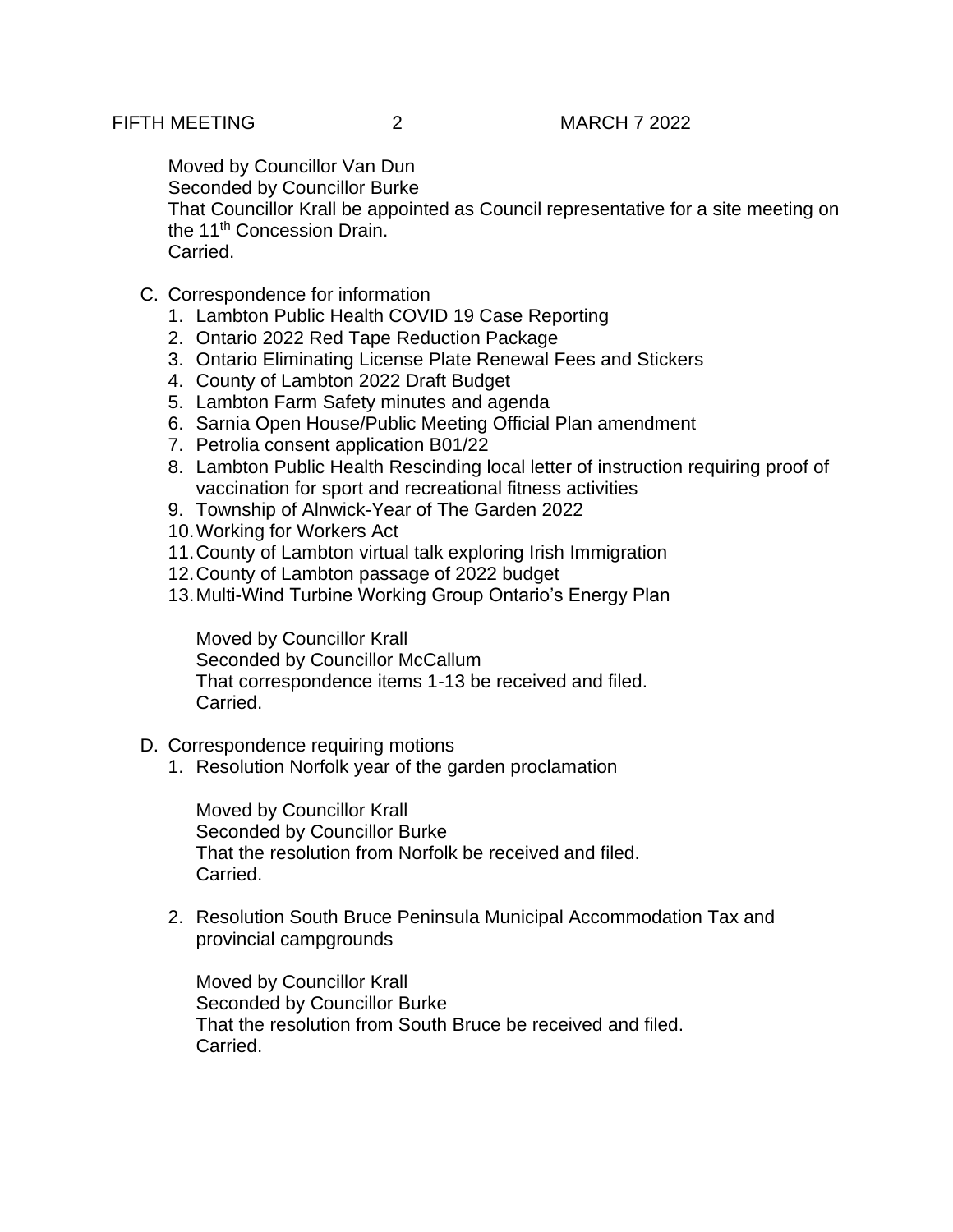FIFTH MEETING 3 MARCH 7 2022

E. Accounts

Moved by Councillor McCallum Seconded by Councillor Van Dun That the accounts be paid as circulated: Cheque: 16223-16261: \$ 256,984.00 **Carried** 

F. Court of Revision O'Dell Park Drain 7:15 pm

Present: Pat and Fred Sterling Ray Dobbin

Moved by Councillor Krall Seconded by Councillor Van Dun That the Court of Revision for the O'Dell Park Drain be opened. Carried.

Ray Dobbin reported that he had not received any appeals to the assessments in the drain report. The Clerk reported that no written or verbal appeals had been received.

No appeals were made during the meeting.

Moved by Councillor Krall Seconded by Councillor Burke That the assessments in the O'Dell Park Drain report be confirmed. Carried.

Moved by Councillor Van Dun Seconded by Councillor McCallum That the Court of Revision for the O'Dell Park Drain be adjourned. Carried.

Ray Dobbin noted that the tenders for the 4<sup>th</sup> Concession Drain and the O'Dell Park Drain would close on March 9 2022.

## G. Other Business

1. Application for Closure of Black Ash Road in Concession 14.

The Clerk reported that an application had been received from Dan Konzelmann to close Black Ash Road from Churchill Line to Bear Creek. The Clerk noted that this was the first opportunity for the municipal Council to review the request. He noted that prior to beginning the formal process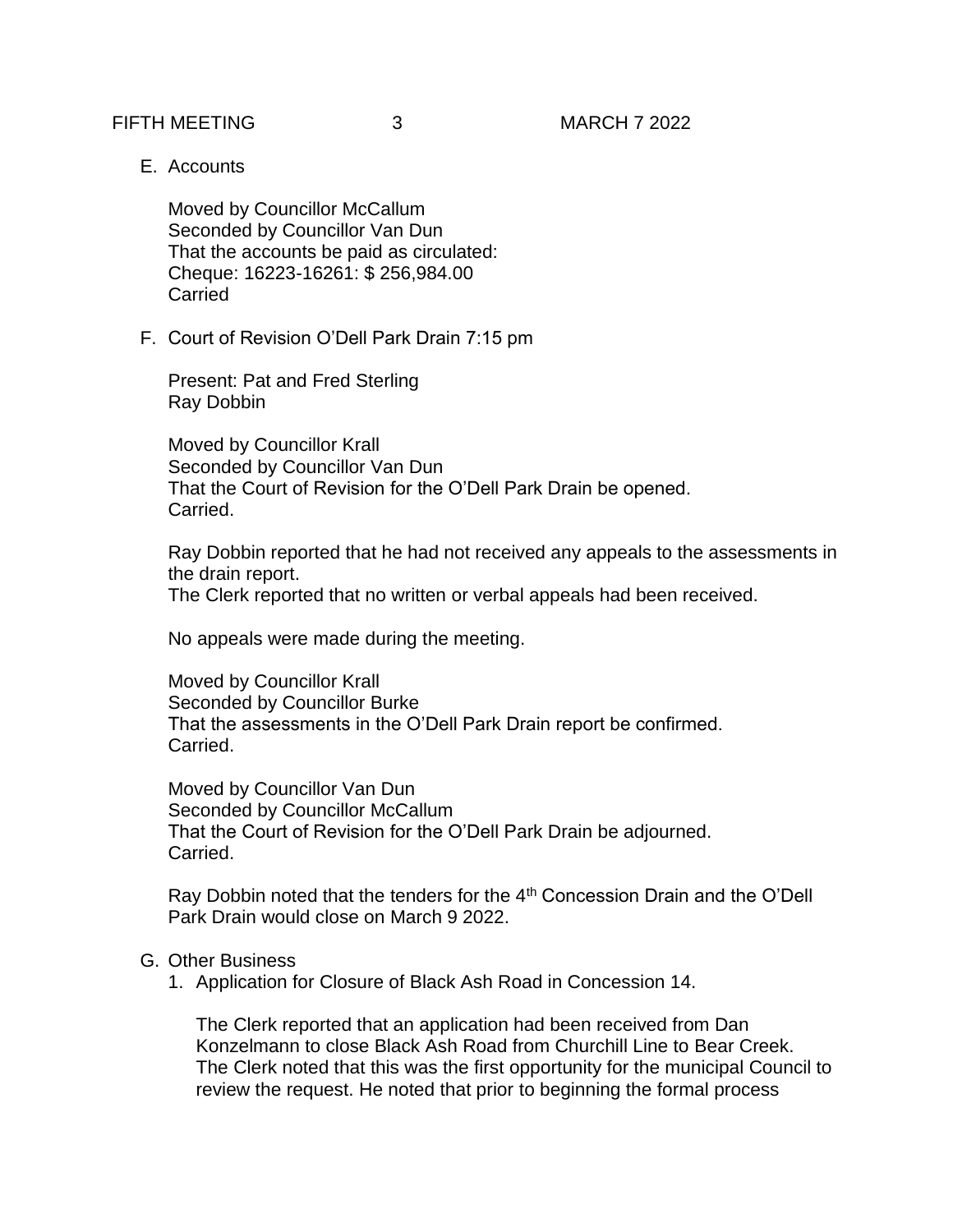Council had an opportunity to consider whether to stop the process or move forward in the process.

A discussion took place regarding the Bear Creek Bridge on Black Ash Road. The Road Superintendent recommended that if the road were closed that the bridge be removed.

He reported that the road was not maintained in the winter months.

Moved by Councillor Van Dun Seconded by Councillor Burke That the application for road closure from Dan Konzelmann move forward to the next stage of review.

Councillor McCallum requested a recorded vote.

| <b>Councillor Van Dun:</b>  | Yes |
|-----------------------------|-----|
| <b>Councillor Burke:</b>    | Yes |
| <b>Councillor McCallum:</b> | N٥  |
| <b>Councillor Krall:</b>    | Yes |
| <b>Mayor Marriott:</b>      | Yes |

Motion Carried.

2. Budget Review 2022

The Clerk reviewed the memo prepared regarding the 2022 budget. The memo discussed the funding of the 2022 tandem truck delivered in February of 2022, trade in of the tractor and backhoe, the reconstruction of Marthaville Road from Aberfeldy Line to Courtright Line and the deck repair to the Fox Creek Bridge on Shiloh Line.

The memo noted that planning would continue for Rokeby Line Bear Creek Bridge slope stabilization and the rebuilding of Marthaville Road from Petrolia Line to LaSalle Line.

The Clerk noted that the design work was underway for the washroom buildings at Krall Park and Marthaville Park.

Councillor Van Dun noted that due to increasing construction costs that Council may have to re-evaluate the construction projects once tendering was completed.

The memo noted that modeling was required for the LaSalle pump station area to determine what impact the project may have on the water supply in Alvinston. The Clerk noted that the modeling cost was estimated at \$6,000.